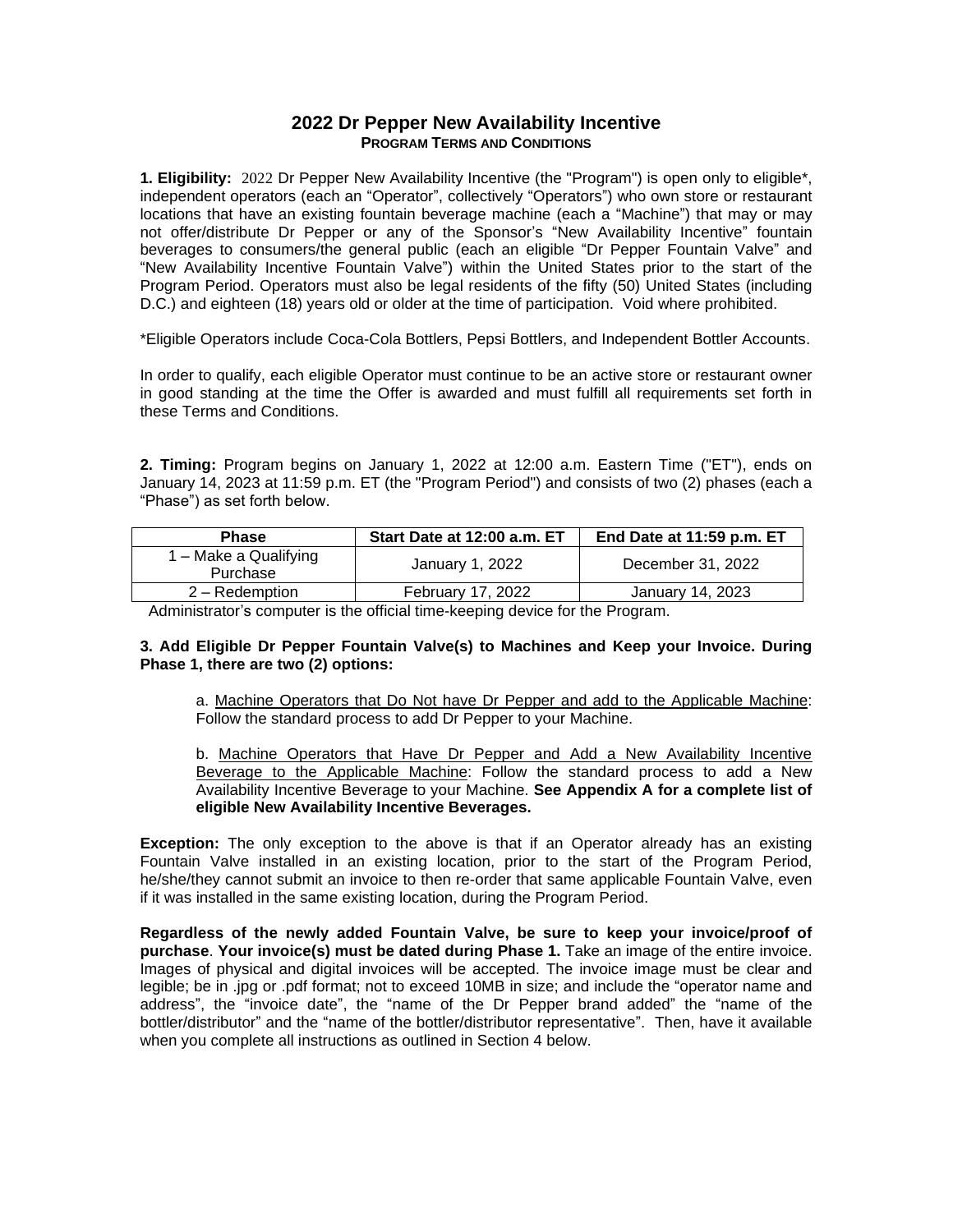**Just by adding an eligible Dr Pepper Fountain Valve and/or New Availability Incentive Fountain Valve(s) does not guarantee fulfillment of the Offer. You must complete all instructions as outlined in Section 4 below.**

**4. How to Redeem your Offer(s):** During Phase 2, if you are eligible and complete all requirements, as outlined in Section 3, you may proceed with the following: visit [KDPIncentive.com](https://www.kdpincentive.com/) and follow the links and instructions to complete and submit the registration including a valid email address. Where prompted, follow the instructions to upload an image of your invoice. Each invoice can only be uploaded once. Once your invoice image is validated, you will receive one (1) of the following:

- (a) Operators who upload a valid invoice with proof of adding a Dr Pepper Fountain Valve will receive one (1) \$100 prepaid card ("Dr Pepper Offer"). Approximate Retail Value ("ARV"): \$100.
- (b) Operators who upload a valid invoice with proof of adding any New Availability Incentive Fountain Valve will receive one (1) \$200 prepaid card per eligible New Availability Incentive Fountain Valve added ("New Availability Incentive Offer"). ARV: \$200.

Collectively, or generically, Dr Pepper Offers, New Availability Incentive Offers, and are referred to as an "Offer", herein.

Terms and conditions received with delivery of pre-paid card apply.

Limit: Each Operator may receive one (1) Offer per Fountain Valve for each eligible location with a maximum of \$1,000.00 in Offers. Multiple participating Operators are not permitted to share the same email address. Any attempt by any participating Operator to obtain more than the stated number of Offers by using multiple/different email addresses, identities, registrations and logins, or any other methods will void that participating Operator's Offer and that participating Operator may be disqualified. The Offer will be fulfilled approximately 12-24 days after receipt validation but no later than 8-10 weeks after the conclusion of the Program Period.

**5. Sponsor:** Dr Pepper/Seven Up, Inc., 6425 Hall of Fame Lane Frisco, TX 75034. **Administrator:** Merkle Inc., 3000 Town Center, Suite 2100, Southfield, MI 48075.

**6. Release:** By receipt of the Offer, participating Operator agrees to release and hold harmless Sponsor, Administrator, and their respective subsidiaries, affiliates, suppliers, distributors, advertising/promotion agencies, and offer suppliers, and each of their respective parent companies and each such company's officers, directors, employees and agents (collectively, the "Released Parties") from and against any claim or cause of action, including, but not limited to, personal injury, death, or damage to or loss of property, arising out of participation in the Program or receipt or use or misuse of the Offer.

**7. General Conditions:** Sponsor reserves the right to cancel, suspend and/or modify the Program, or any part of it, if any fraud, technical failures, human error or any other factor impairs the integrity or proper functioning of the Program, as determined by Sponsor in its sole discretion. Sponsor reserves the right in its sole discretion to disqualify any individual it finds to be tampering with the registration process or the operation of the Program or to be acting in violation of these Terms and Conditions or any other promotion or in an unsportsmanlike or disruptive manner. Any attempt by any person to deliberately undermine the legitimate operation of the Program may be a violation of criminal and civil law, and, should such an attempt be made, Sponsor reserves the right to seek damages from any such person to the fullest extent permitted by law. Sponsor's failure to enforce any term of these Terms and Conditions shall not constitute a waiver of that provision.

**8. Limitations of Liability:** The Released Parties are not responsible for: (1) any incorrect or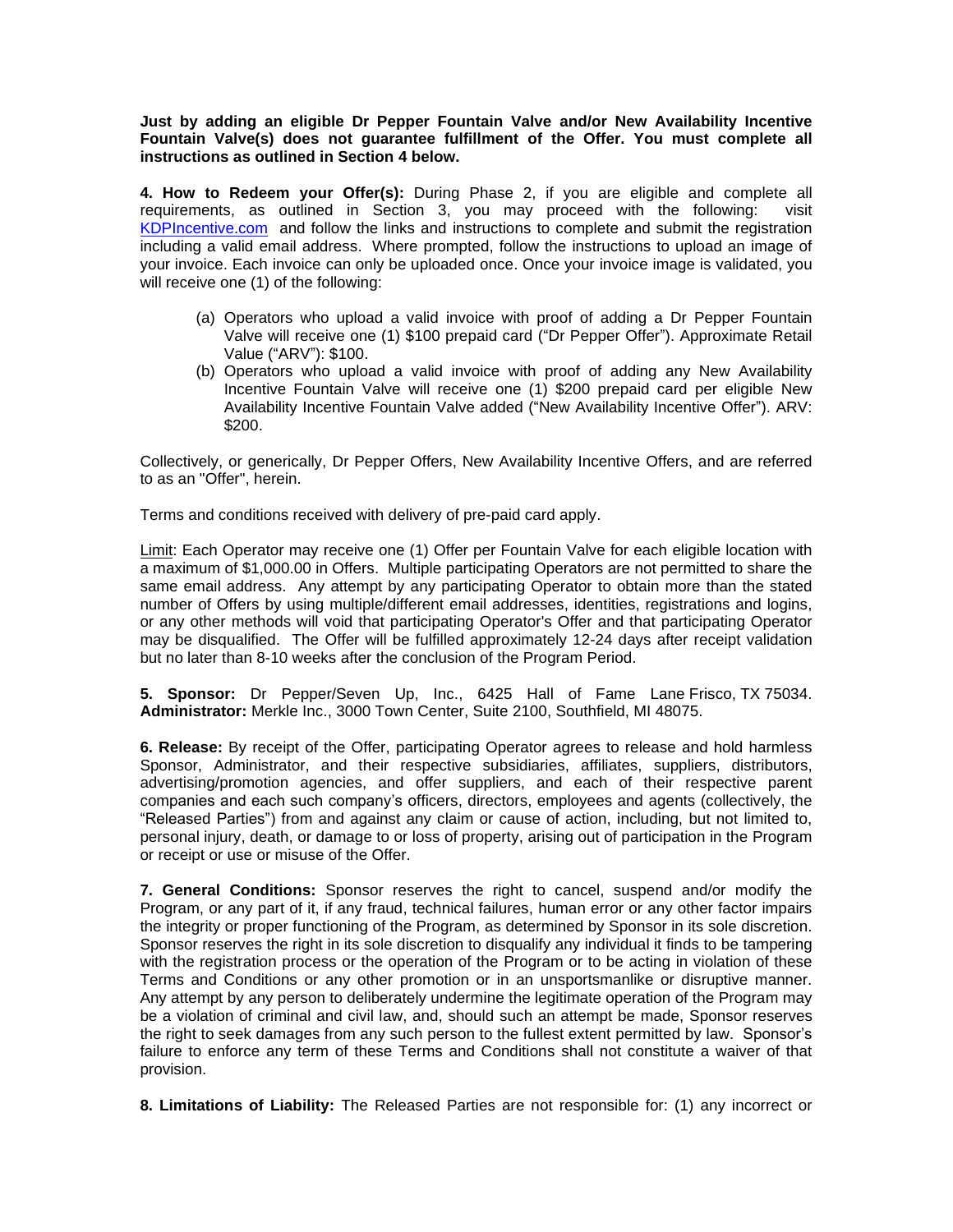inaccurate information, whether caused by participating Operators, printing errors or by any of the equipment or programming associated with or utilized in the Program; (2) technical failures of any kind, including, but not limited to malfunctions, interruptions, or disconnections in phone lines or network hardware or software; (3) unauthorized human intervention in any part of the registration process or the Program; (4) technical or human error which may occur in the administration of the Offer or the processing of registrations; (5) late, lost, undeliverable, damaged or stolen mail; or (6) any injury or damage to persons or property which may be caused, directly or indirectly, in whole or in part, from participation in the Program or receipt or use or misuse of any Offer.

**9. Disputes:** Except where prohibited, participating Operator agrees that: (1) any and all disputes, claims and causes of action arising out of or connected with this Program or any Offer awarded shall be resolved individually, without resort to any form of class action, and exclusively by the United States District Court for the Eastern District of Michigan (Southern Division) or the appropriate Michigan State Court located in Oakland County, Michigan; (2) any and all claims, judgments and awards shall be limited to actual out-of-pocket costs incurred, including costs associated with entering this Program, but in no event attorneys' fees; and (3) under no circumstances will participating Operator be permitted to obtain awards for, and participating Operator hereby waives all rights to claim, indirect, punitive, incidental and consequential damages and any other damages, other than for actual out-of-pocket expenses, and any and all rights to have damages multiplied or otherwise increased. All issues and questions concerning the construction, validity, interpretation and enforceability of these Terms and Conditions, or the rights and obligations of the participating Operator and Sponsor in connection with the Program, shall be governed by, and construed in accordance with, the laws of the State of Michigan, without giving effect to any choice of law or conflict of law rules (whether of the State of Michigan or any other jurisdiction), which would cause the application of the laws of any jurisdiction other than the State of Michigan.

**10. Participating Operator's Personal Information:** Information collected from participation is subject to Sponsor's Privacy Policy [https://www.keurig.com/content/privacy](https://www.keurig.com/content/privacy-policy?showContentOnly=1)[policy?showContentOnly=1.](https://www.keurig.com/content/privacy-policy?showContentOnly=1)

© 2022 Merkle Inc. All rights reserved.